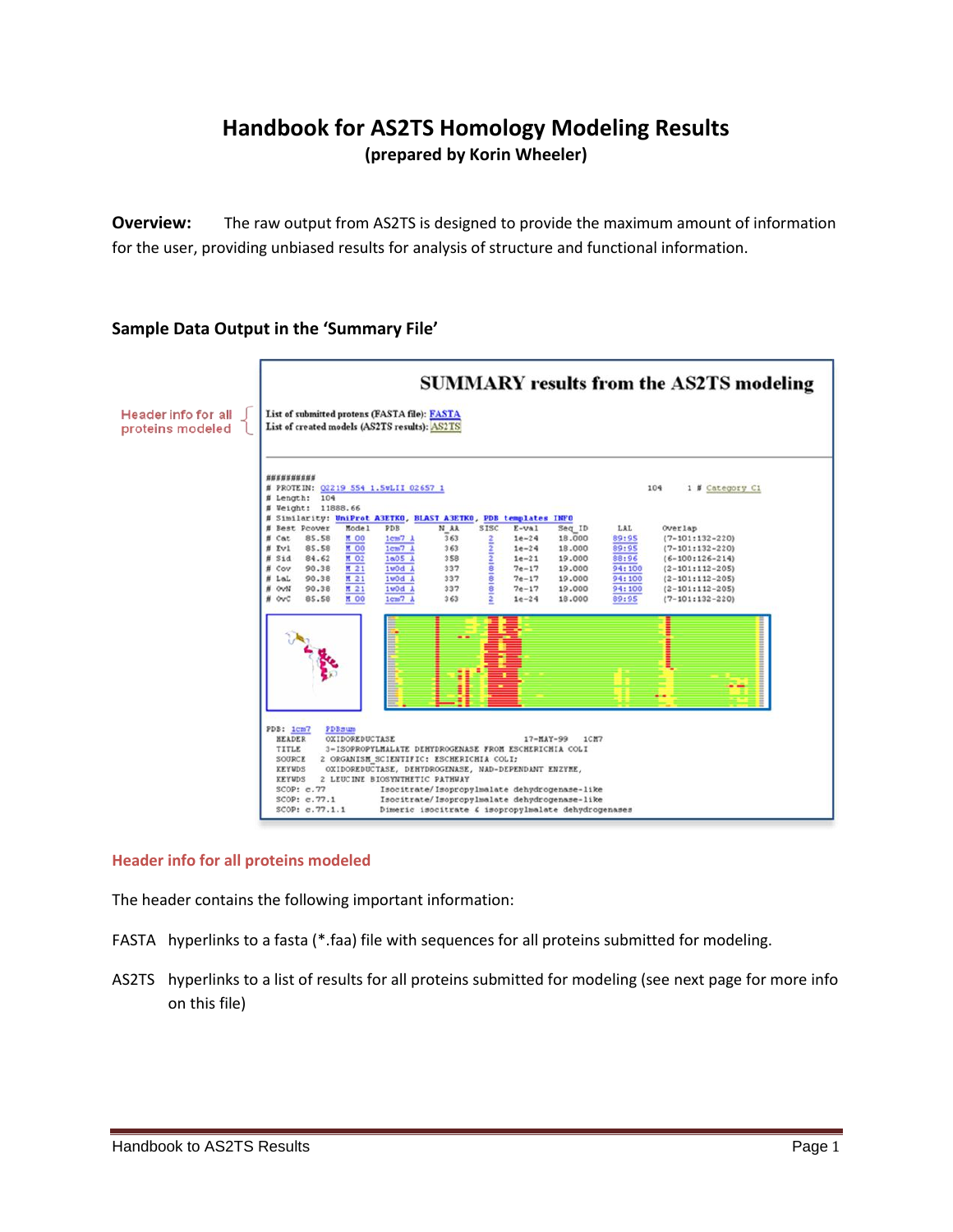## **The AS2TS file (list of results for all proteins submitted for modeling)**

This page contains a short version of the description of a submitted job and modeling results.



## **Submission Information**

- 
- 
- 
- 
- 
- ۰
- 
- 
- 
- 
- 
- Date bate of submission to AS2TS modeling system
- ADDRESS email address of a submission party
- AS2TS job number automatically assigned by the program
- Number of sequences number of sequences submitted
- Method sequence alignment method used for the alignment calculations Matrix matrix is substitution matrix used by the sequence alignment method S-level defines complexity of applied structural modeling procedures:
	- 0 standard modeling (quick),
	- 1 using local libraries to enhance homology searches,
	- 2 enhanced loop building procedures applied (slow)
	- F-split if a sequence is over the length specified here, then the
		- sequence will be severed in overlapping fragments.
	- N-Libs number of local libraries used for analysis (modeling iterations)
	- Sequence library sequence library used for analysis
	- Structure library structure library used for analysis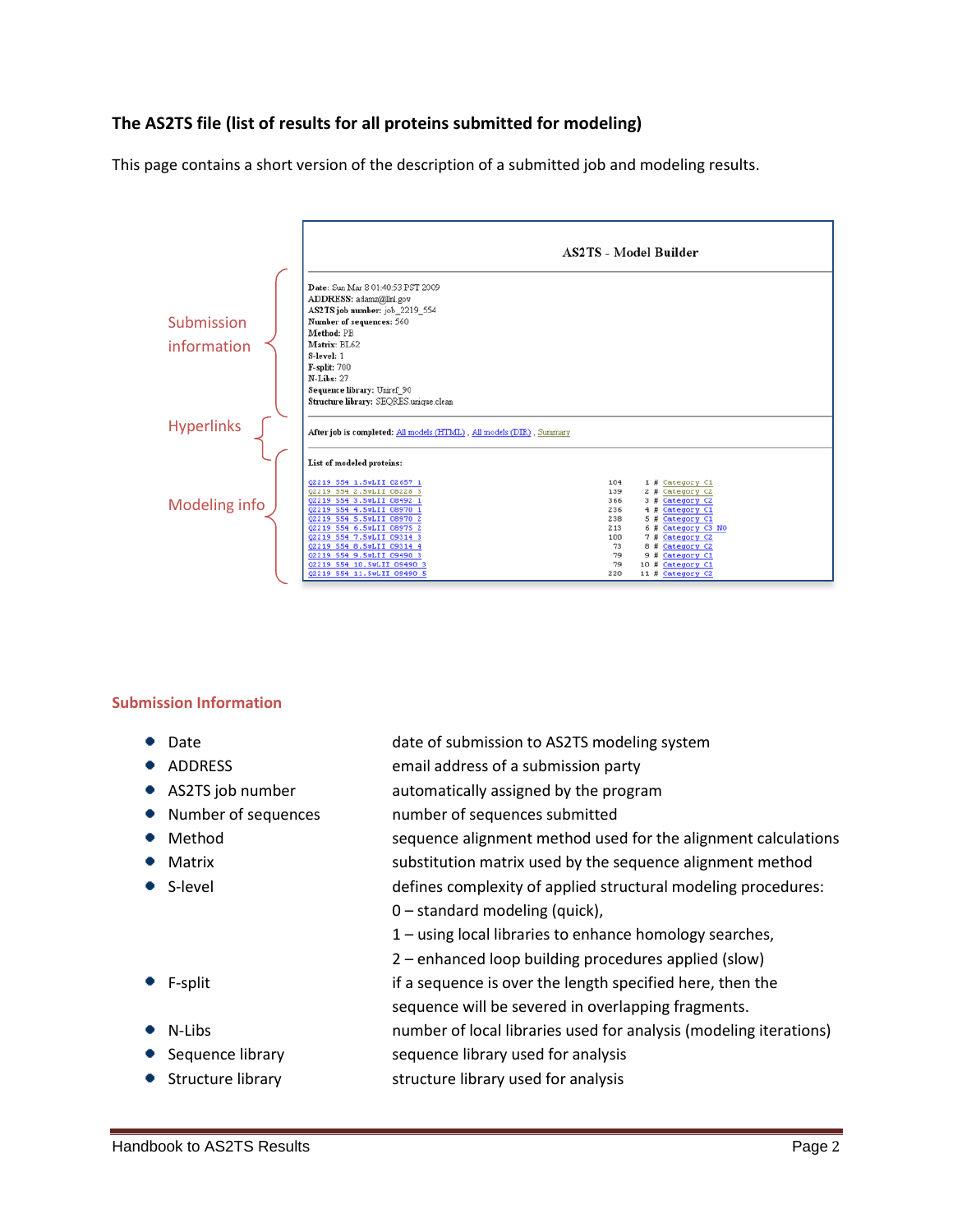## **Hyperlinks**

Three hyperlinked files are provided in this row:

- All models (HTML) brings you to a list of hyperlinks to the results from all modeling iterations
- All models (DIR) brings you to a directory with all created structural models
- Summary will bring you to the Summary File with the modeling results for each protein (see page 1 and pages 4-8)

#### **Modeling info**

The rest of this file is a table with information on each protein entered for modeling. The table is outlined below.

| protein modeled                                          | protein length system entry number | quality category of model               |  |  |
|----------------------------------------------------------|------------------------------------|-----------------------------------------|--|--|
|                                                          |                                    |                                         |  |  |
| List of modeled proteins:                                |                                    |                                         |  |  |
| 02219 554 1.5wLII 02657 1<br>02219 554 2.5wLII 08228 3   | 104<br>139                         | 1 # Category C1<br>2 # Category C2      |  |  |
| 02219 554 3.5wLII 08492 1                                | 366                                | 3 # Category C2                         |  |  |
| Q2219 554 4.5wLII 08970 1<br>Q2219 554 5.5wLII 08970 2   | 236<br>238                         | 4 # Category C1<br>5 # Category C1      |  |  |
| 02219 554 6.5wLII 08975 2<br>02219 554 7.5wLII 09314 3   | 213<br>100                         | 6 # Category C3 NO<br>7 # Category C2   |  |  |
| Q2219 554 8.5wLII 09314 4<br>02219 554 9.5wLII 09490 3   | 73<br>79                           | 8 # Category C2<br>9 # Category C1      |  |  |
| 02219 554 10.5wLII 09490 3<br>02219 554 11.5wLII 09490 5 | 79<br>220                          | 10 # Category C1<br>11 $\#$ Category C2 |  |  |

Hyperlinks are provided for –

- Protein model (e.g. "Q2219\_554\_1.5wLII\_02657\_1") This is a hyperlink to the complete results (all models from all iterations) on this protein
- Quality category of model (e.g. "Category\_A") This is a hyperlink to the summary of the modeling results for a given protein – the Summary File.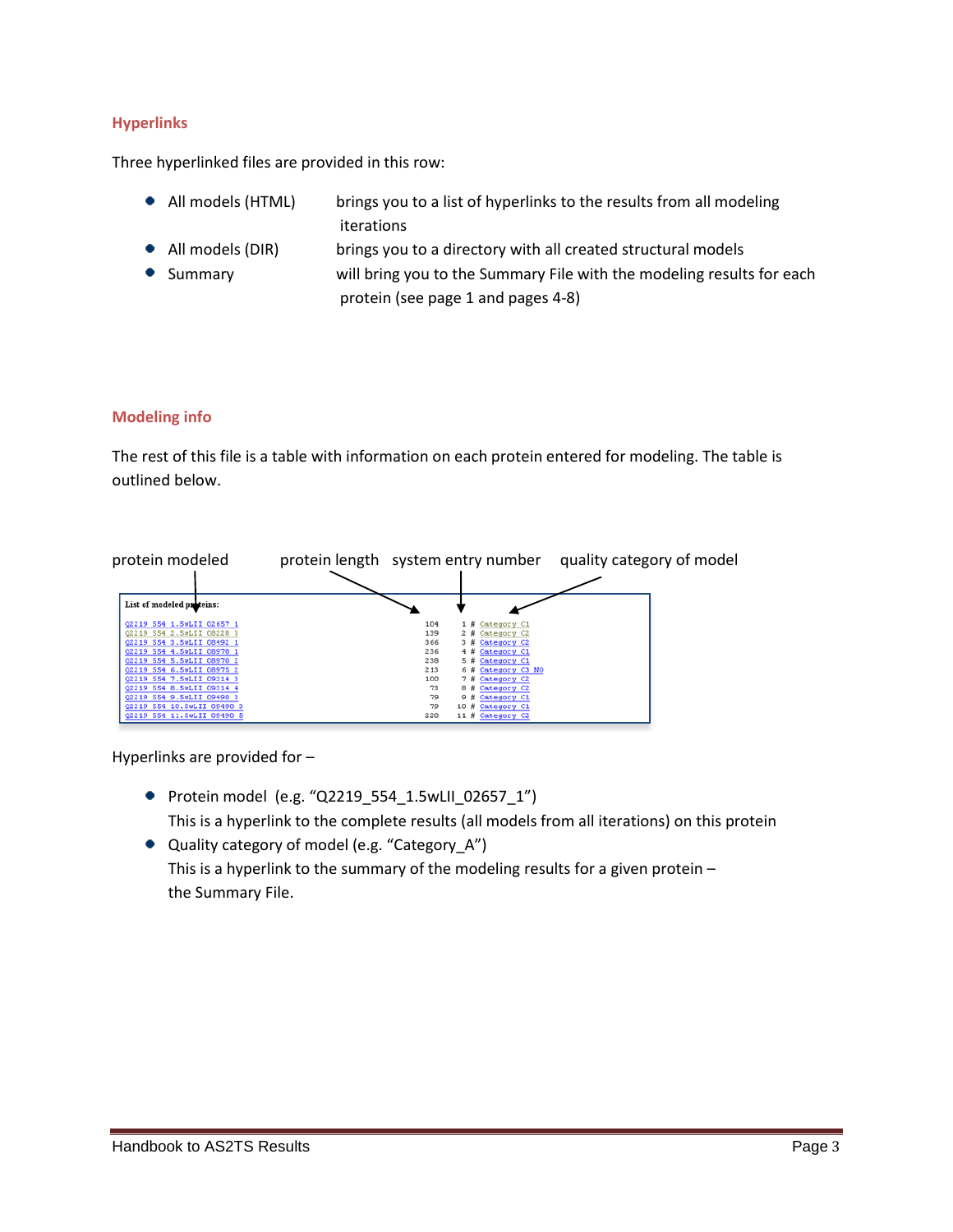

## **Sample Data Output for each protein in the 'Summary File'**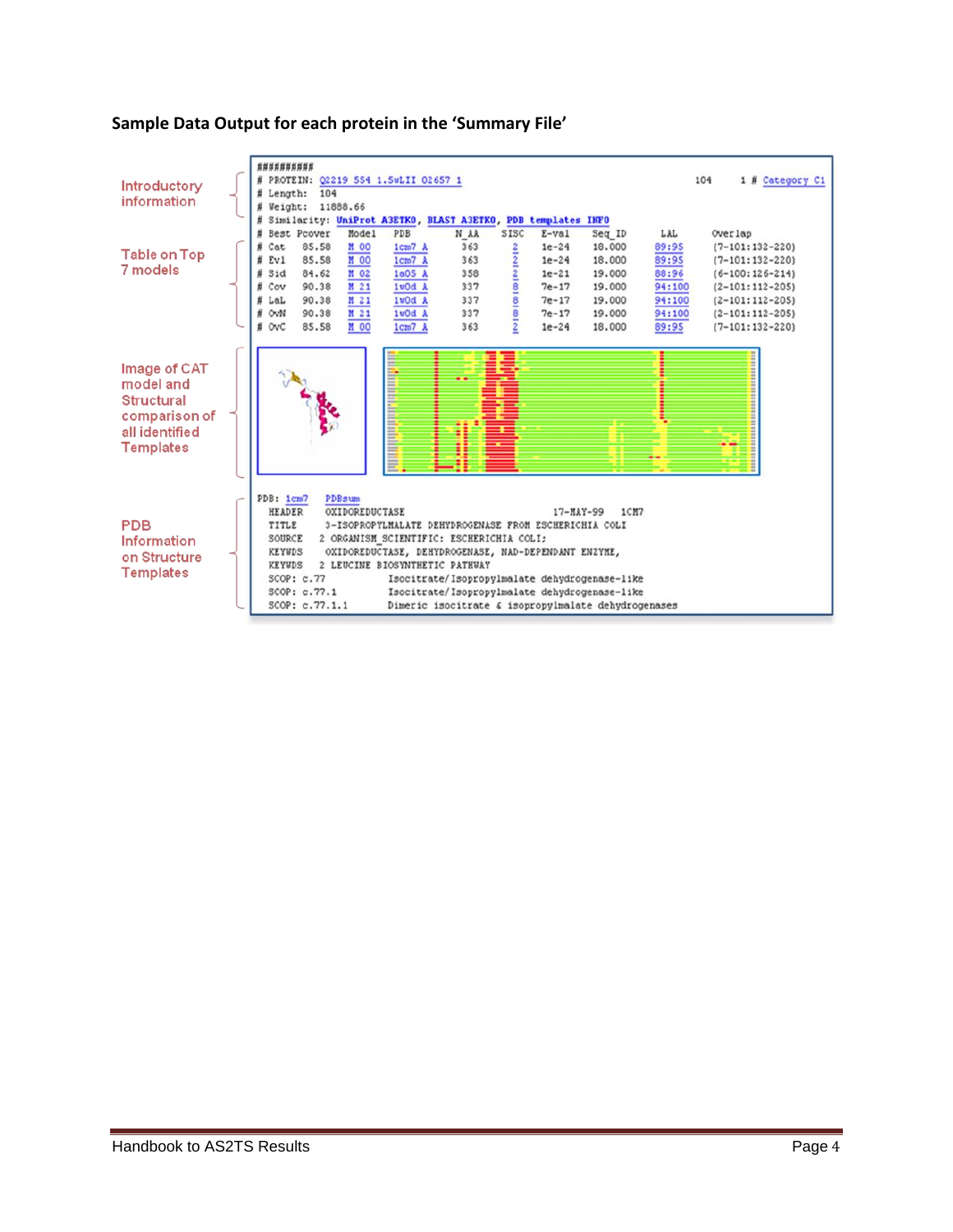#### **Introductory Information**

| Protein name                         | no. amino acids (length)                                       | sequence # | model quality   |
|--------------------------------------|----------------------------------------------------------------|------------|-----------------|
|                                      |                                                                |            |                 |
| ##########                           |                                                                |            |                 |
| # PROTEIN: Q2219 554 1.5wLII 02657 1 |                                                                | 104        | 1 # Category C1 |
| # Length: 104                        |                                                                |            |                 |
| # Weight: 11888.66                   |                                                                |            |                 |
|                                      | # Similarity: UniProt A3ETKO, BLAST A3ETKO, PDB templates INFO |            |                 |

Line 1: "PROTEIN:" is followed by the protein name (as titled by user), protein length, the sequence number in the modeling run, and the quality assessment of the protein model generated.

Hyperlinks – *Protein name* hyperlinks to a file with all of the models created for this protein *Category* hyperlinks to the Summary File for this protein.

| Line 2: "Length:"     | is followed by the protein length, number of amino acids in protein sequence |  |  |  |
|-----------------------|------------------------------------------------------------------------------|--|--|--|
| Line 3: "Weight:"     | molecular weight of the protein, as dictated by the amino acid sequence.     |  |  |  |
| Line 4: "Similarity:" | each of these three entries are hyperlinks.                                  |  |  |  |
|                       | clicking here opens a website for the UniProtKB/TrEMBL<br>"UniProt"          |  |  |  |

- ens a website for the UniProtKB/ entry for the protein in question.
- "BLAST \_\_" clicking here opens the raw BLAST results for the sequence in question.
- "PDB\_Templates INFO" clicking here opens a website with information  $\bullet$ on all PDB templates with similarity to the protein in question.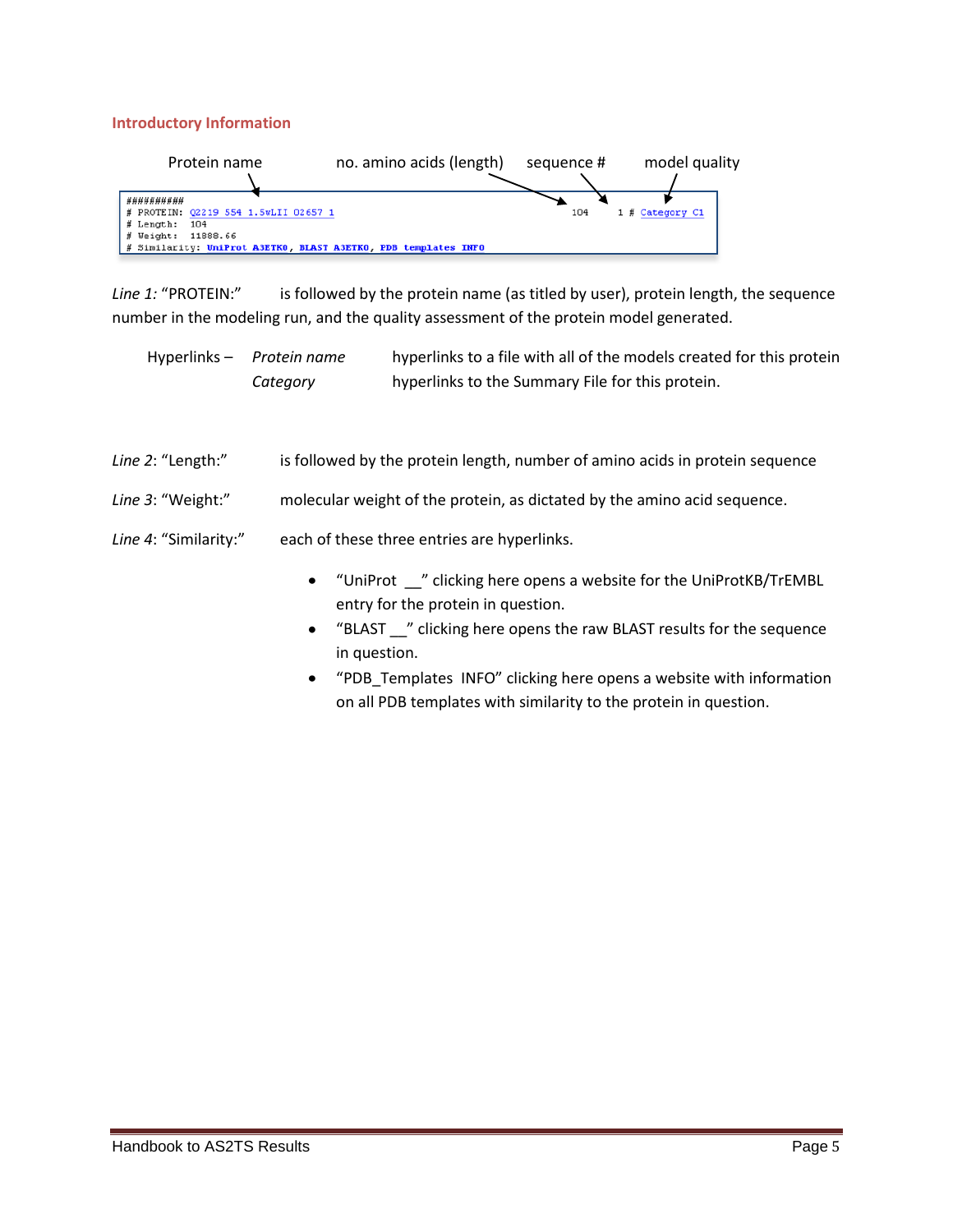## **Table on Top 7 Models**

This section is simply a table of results for the models which perform best, as evaluated by 7 different criteria (outlined below):

| ₩        | Best Pcover | Model | PDB    | N AA | SISC | E-val   | Seq ID | LAL    | Overlap               |
|----------|-------------|-------|--------|------|------|---------|--------|--------|-----------------------|
| $#$ Cat  | 85.58       | M 00  | 1cm7A  | 363  |      | $1e-24$ | 18.000 | 89:95  | $(7 - 101:132 - 220)$ |
| # Evl    | 85.58       | M 00  | 1cm7A  | 363  |      | $1e-24$ | 18,000 | 89:95  | $(7 - 101:132 - 220)$ |
| # Sid    | 84.62       | M 02  | 1a05 A | 358  |      | $1e-21$ | 19.000 | 88:96  | $(6 - 100:126 - 214)$ |
| # Cov    | 90.38       | M 21  | 1w0d A | 337  | 8    | $7e-17$ | 19,000 | 94:100 | $(2 - 101:112 - 205)$ |
| 茸<br>LaL | 90.38       | M 21  | 1w0d A | 337  |      | $7e-17$ | 19.000 | 94:100 | $(2 - 101:112 - 205)$ |
| # OvN    | 90.38       | M 21  | 1w0d A | 337  | 8    | $7e-17$ | 19,000 | 94:100 | $(2 - 101:112 - 205)$ |
| #<br>OvC | 85.58       | M 00  | 1cm7A  | 363  |      | $1e-24$ | 18.000 | 89:95  | $(7 - 101:132 - 220)$ |

*Line 5:* This is the header line for each column in the table, as defined below (from right to left).

- "Best" indicates evaluation criteria.
- "Pcover" is % coverage of the model sequence.
- "Model" clicking on the M hyperlinks to the structural information for the model, clicking on the number begins a download of the PDB file for the created model.
- "PDB" provides hyperlinks for the PDB template used to create the model. The first four letters indicate the PDB ID of the template and the final letter is its chain specification.
- "N\_AA" is the number of amino acids in the PDB template sequence.
- "SISC" number of different sets of coordinates available for a given protein template; provides a hyperlink to additional information about corresponding PDB files.
- "E-val" is the e-value for the alignment of the sequence of interest with the template.
- "Seq ID" is the % sequence identity of the alignment of the sequence of interest with the template.
- "LAL" is the length of alignment, the number of amino acids extracted from ATOM records from the PDB template : then the length of calculated sequence alignment. Clicking on the numbers will provide additional alignment details (AL2TS format of the alignment).
- "Overlap" provides the exact ranges of amino acid sequences used in sequence alignment, the range of amino acids in the sequence of interest is followed by : the range of aligned amino acids from the template sequence.

*Line 6-12:* Results for each model that performs best via the criteria below.

- "Cat" is the categorically best model, containing the highest marks in most of the following three criteria: e-value, sequence identity, and sequence coverage.
- "Evl" is the model that has the best e-value.
- "Sid" is the model that has the best sequence identity.
- "Cov" is the model that has the best percent coverage.
- "LaL" is the model that has the best length of alignment (lowest number of gaps).
- "OvN" is the model that has the best coverage/overlap in the N-terminus region.
- "OvC" is the model that has the best coverage/overlap in the C-terminus region.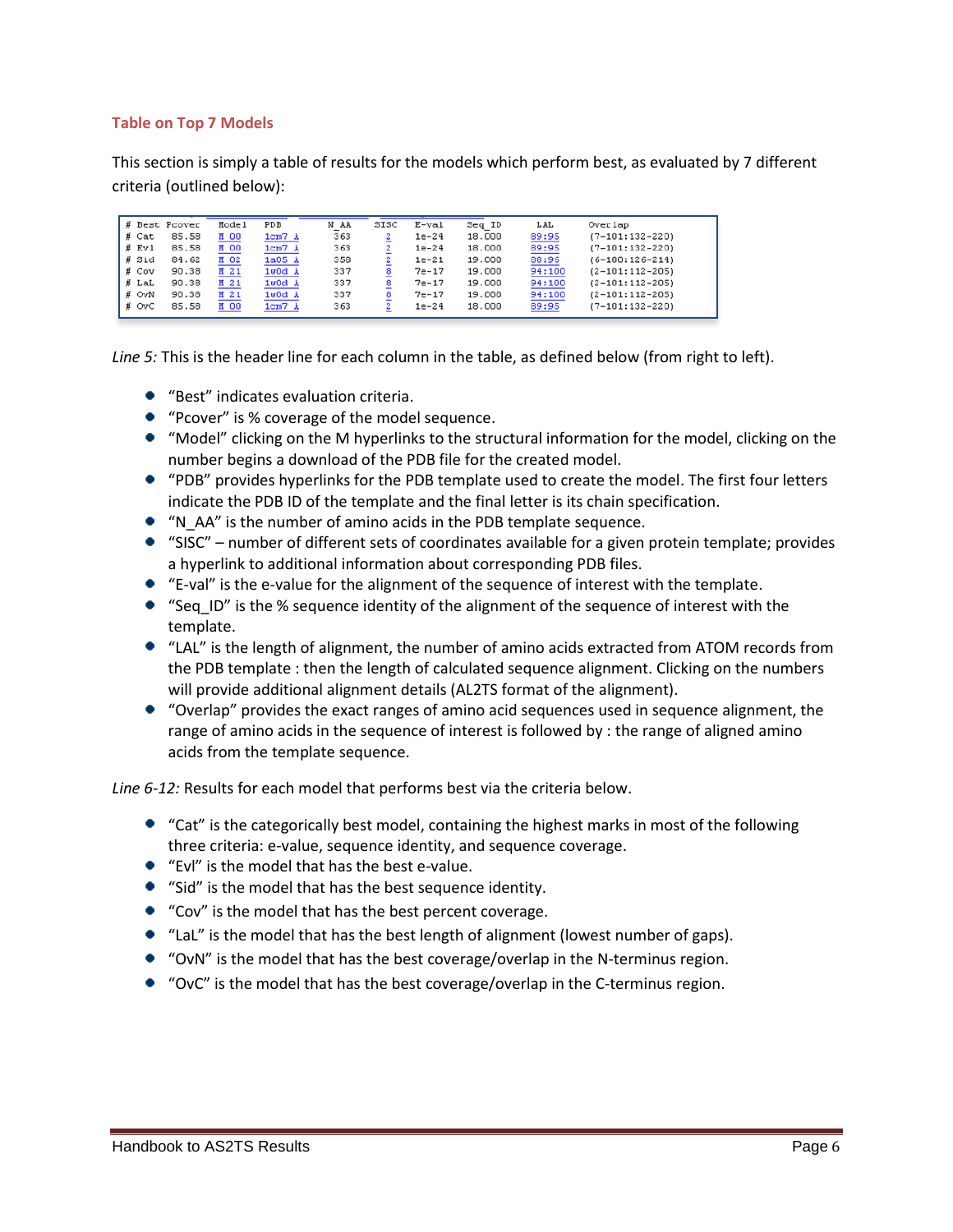## **Image of CAT model**



This blue square contains an image of the 'CAT' structural model. The imaged is colored by secondary structure characteristics; pink indicates an alpha helix and yellow indicates a beta sheet, while blue and white are used in turn and "all others" regions.

NOTE: The modeled portion of the protein may not cover the entire length of the protein sequence. Please check the "Pcover", "LAL", and "Overlap" in the table above to verify the number of amino acids modeled.

#### **Structural comparison of all identified Templates**



This plot is a bar representation of regions of structure similarity between the 'CAT' model and other structures from PDB identified by the LGA program. For these comparisons the 'CAT' structural model serves as a frame of reference. Colored bars represent *Calpha - Calpha* distance deviation (from the left (N terminal) to the right (C terminal)) between the model and other PDB structures. Colors represent distances between aligned residues and range from green (below 2Å) to red (above 8Å). This plot gives quick information about other possible PDB structures that can be used as templates for structure modeling, and also highlights regions where they are similar or deviate.

Clicking this image opens a website with detailed information on performed LGA structural comparisons.